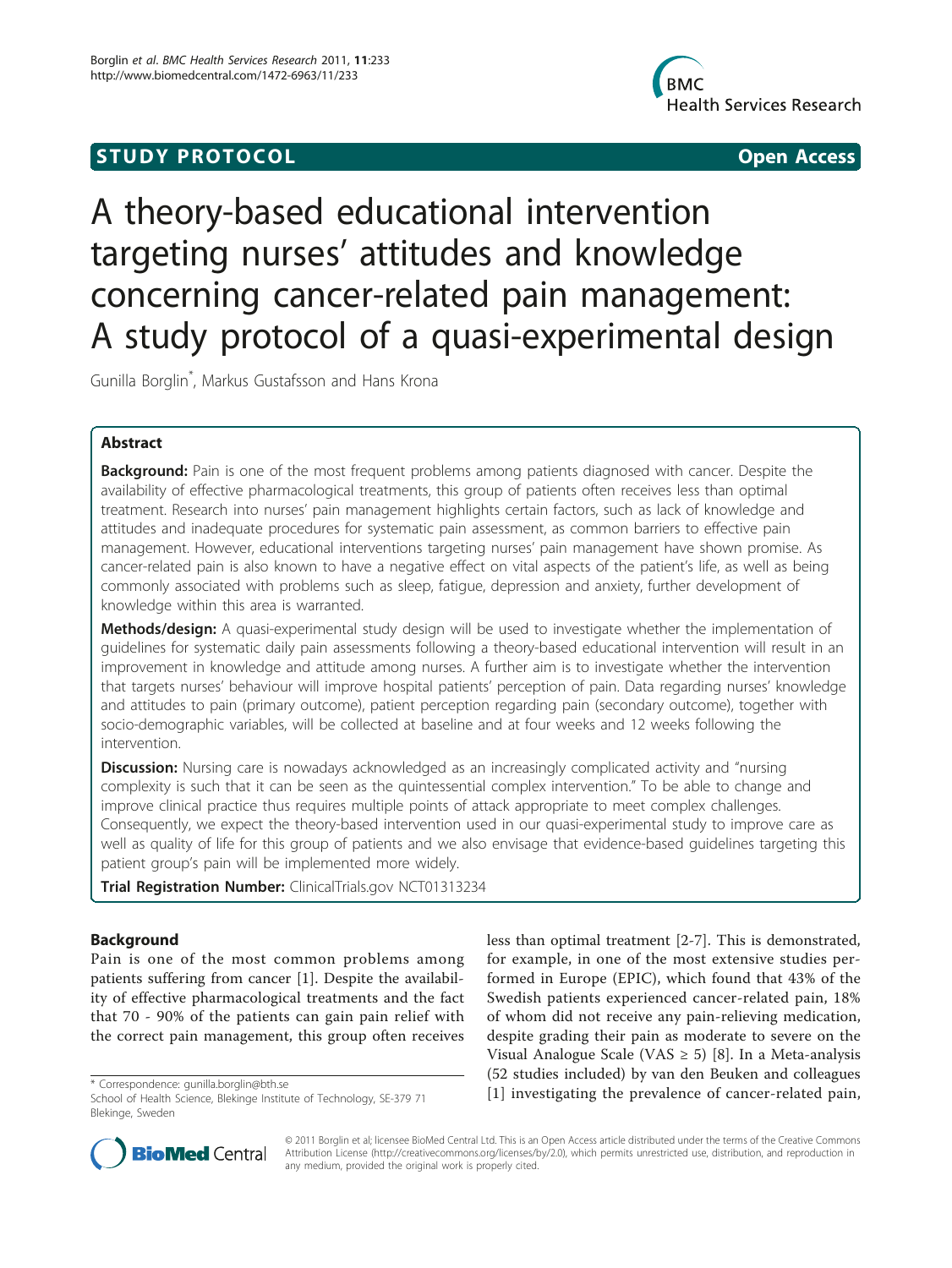64% of those with advanced cancer, 59% of those receiving cancer treatment and 33% of those after treatment experienced some degree of pain. Additionally, more than one-third graded their pain as moderate to severe [[1](#page-5-0)]. These studies consequently imply that there is still some work that needs to be done for nurses within the area of cancer-related pain management. Furthermore, we know that cancer-related pain can have a negative impact on several vital aspects of the patient's life and cancer-related pain is commonly associated with other problems, such a sleep, fatigue, depression and anxiety [[9,10\]](#page-6-0). Subsequently, cancer-related pain is an important problem to target in health service research. In-depth interviews [[8\]](#page-6-0) have shown that patients sometimes experience their cancer-related pain as being so difficult that they say they "would rather die" and that their nurse or doctor never or rarely asks them about their pain. All of the above are serious issues, which are prone to result in reduced quality of life for this group of patients. Interventions targeting the implementation of acceptable pain management in clinical practice are thus critical in the nursing care of these patients.

Studies investigating barriers to adequate pain management among registered nurses (RN) have identified lack of knowledge of cancer-related pain and pain treatment [[11,12](#page-6-0)] as a serious obstacle to acceptable pain relief. The RNs' attitude to pain and pain treatment, i.e. their own subjective judgement about the patient's pain, such as reliance on non-verbal behaviour as a pain indicator, has also been shown to impede appropriate pain management [\[13\]](#page-6-0). Research identifies other plausible explanations for inadequate treatment of cancer-related pain, such as insufficient routine procedures for systematic measurement and assessment of pain [[14](#page-6-0),[15\]](#page-6-0). Consequently, the introduction of pain assessment instruments has been shown to reduce the impact of pain on patients' daily lives as well as improving how they manage their pain [[16](#page-6-0)]. The Swedish Society of Nursing has developed national guidelines for pain assessment of cancer-related pain, recommending that pain should be assessed routinely and systematically. Despite the existence of such national guidelines it is not yet standard practice on general hospital wards in Sweden to screen for pain or to systematically assess pain among patients on a daily basis.

Attitudes to and knowledge of pain and its treatment can be improved by means of educational interventions [[17,18](#page-6-0)], and this will also contribute to eliminating the RNs' barriers to pain management [\[19](#page-6-0)]. However, when designing educational interventions research indicates that it is important to bear in mind how human nature works in relation to behavioural change [[20](#page-6-0),[21](#page-6-0)], i.e. change of practice, and that possible positive improvement in behavioural change may not be sustained [[17](#page-6-0)]. It is also well known that education per se is not an effective and viable strategy for changing behaviour. Instead, interactive learning in small groups and learning from personal experience have proved to be winning blueprints for change [\[22](#page-6-0)]. To successfully bring about behavioural change, the educational strategies also need to enhance feelings of ownership and initiate involvement from those participating.

Our review of the literature has highlighted the importance of a change in nursing practice, but also in attitudes and knowledge among RNs about cancer-related pain management in general. To improve the quality of care in this group of patients further investigations into this complex of problems are thus warranted.

# Methods/Design

# Study questions

1) Will an intervention consisting of the implementation of guidelines on daily systematic pain assessment following a theory-based education, targeting cancer-related pain and pain treatment, lead to a significantly positive improvement in RNs' knowledge and attitudes regarding their pain management? 2). Will the interventions targeting RNs influence

hospital patients' perception of their cancer-related pain?

# Study design

This study will be carried out with a quasi-experimental design with non-equivalent control groups (Figure [1\)](#page-2-0). Our rationale for a quasi-experimental design was that this type of design is known to be useful for testing causal hypotheses in field settings. It is acknowledged as a practical and feasible design while providing a systematic framework for answering questions relevant to 'real' clinical practice [\[23\]](#page-6-0). The design is also considered to be less intrusive on conditions in natural settings. It is important to acknowledge that due to the lack of randomisation, the intervention and control group may be systematically different. However, as it was not possible within the scope of this study to achieve a true experimental design a quasi-experimental design with nonequivalent control groups where the intervention can be separated from effects due to extraneous variables is preferred [\[23](#page-6-0)].

# Setting, sample and sample size considerations

Participants (i.e. patients and RNs) will be recruited from two surgical wards specialising in patients with a cancer diagnosis at a hospital in South East Sweden. The hospital has 370 beds and provides services for approximately 150,000 people in the region. The intervention and control ward (26 beds on each ward) has 70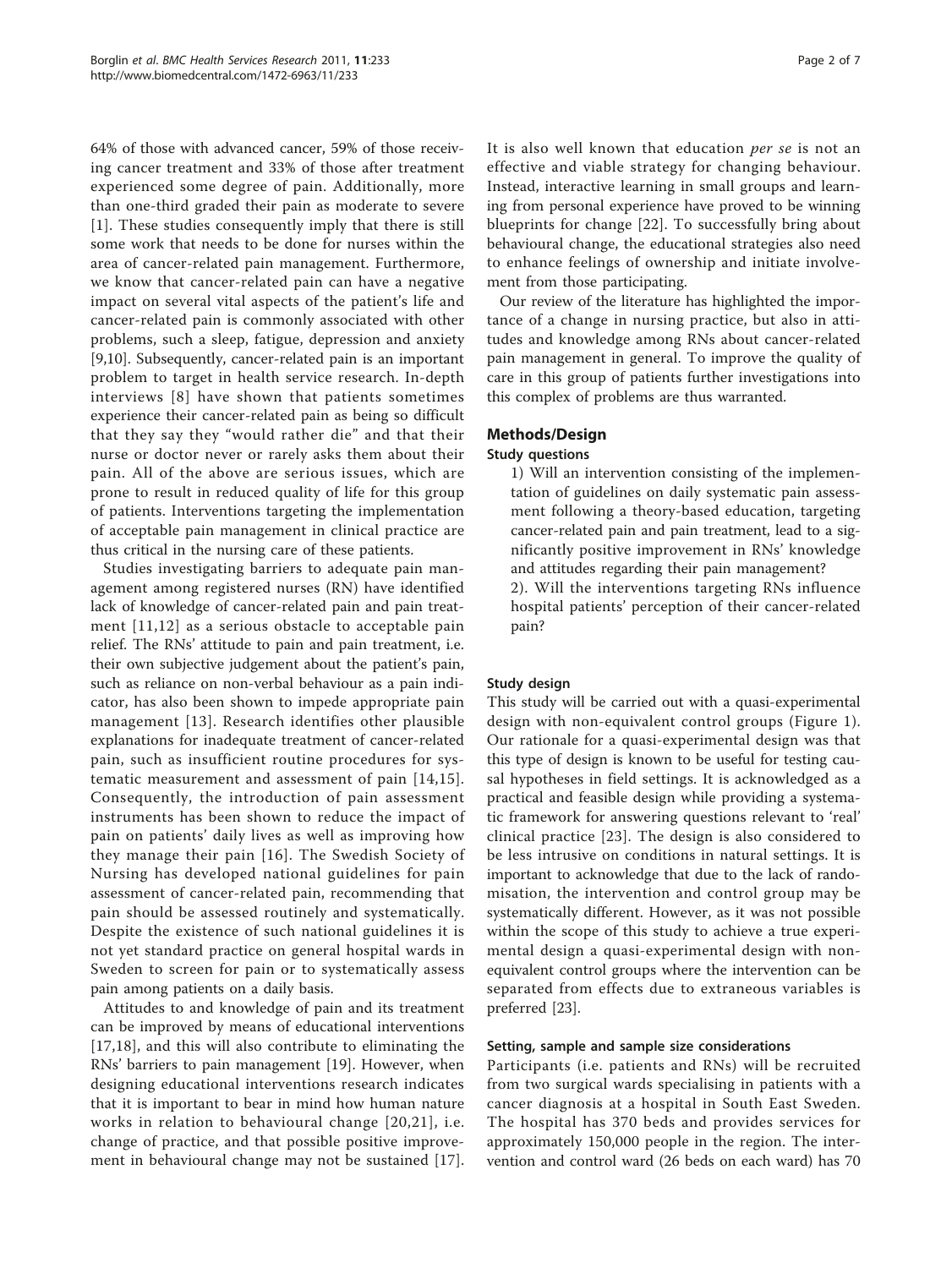<span id="page-2-0"></span>

RNs and each year the wards admit around 820 patients who have been diagnosed with cancer.

Following negotiations on all organisational levels, both wards have agreed to participate in the study. The reason for this optimal numbers of participating RNs  $(n = 70)$  is that this study is seen within the organisation as providing support to the staff's annual education slots but also as part of supporting quality assurance of its care provision. Assignment to either the intervention ward or control ward is done by the research team.

Sample size calculations for the primary outcome measured by the Knowledge and Attitudes Survey Regarding Pain (KAS) are based on an expected 4.8 change in scores [\[24](#page-6-0)] among the RNs on the intervention ward and no changes among the RNs on the control ward. A significance level  $\boxtimes$  of 0.05 (two-sided) and a power of 80% would require 33 RNs per group. Sample size calculations for the secondary outcome measure, the BPI-SF are based on the expectancy of a 1, 8 point decrease in total score regarding item current pain intensity among the patients on the intervention ward compared to the patients on the control ward [\[25\]](#page-6-0). Based on a significance level  $\boxtimes$  of 0.05 (two sided) and a power of 95% this would require 30 patients per group.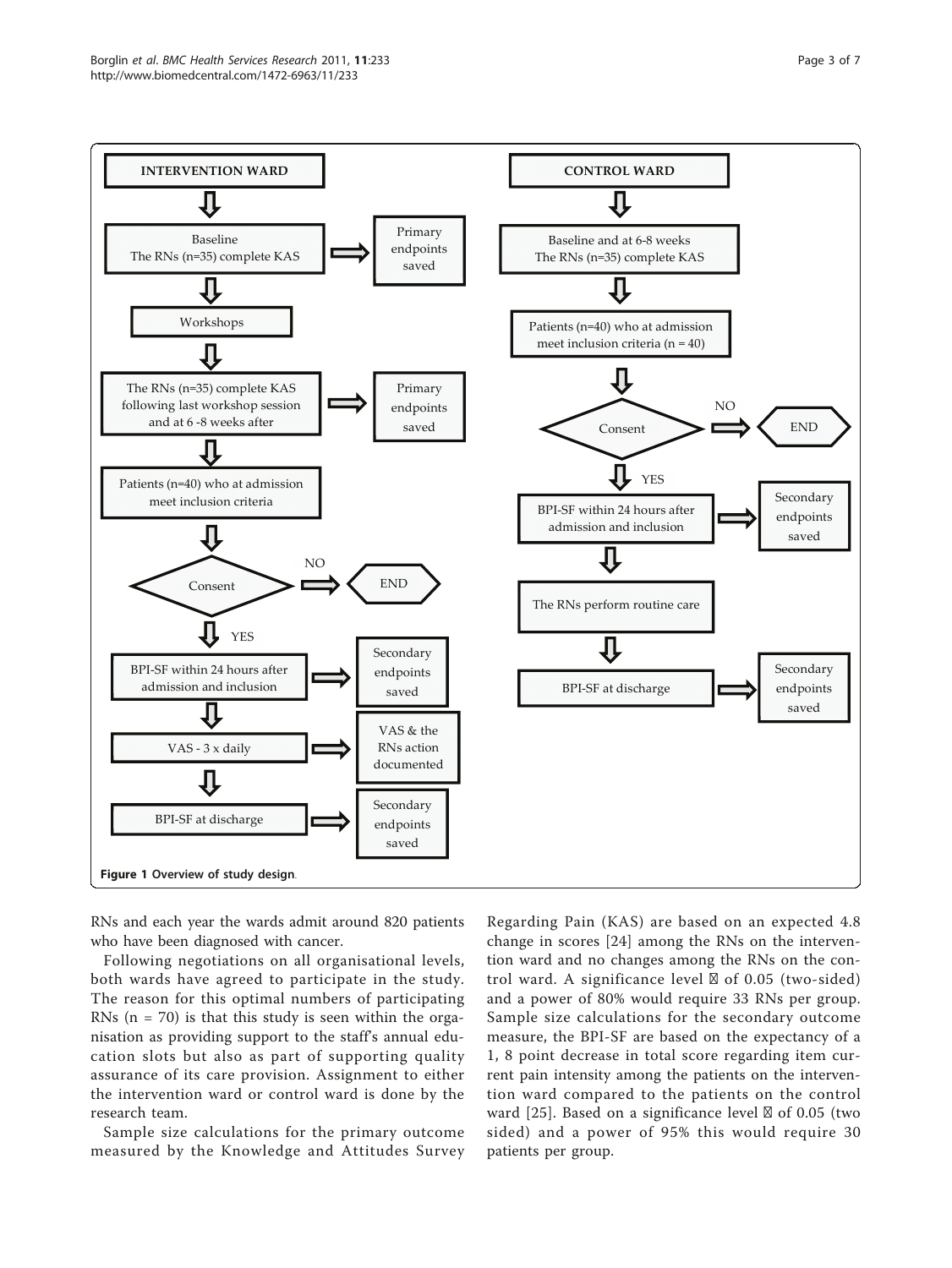#### Inclusion criteria

We will include all RNs on the control ward and intervention ward in accordance with what is stated above. We will include patients with a cancer diagnosis who are aged 18 years and older and who are cognitively intact and able to communicate verbally. We will establish the presence of cancer-related pain for the last 24 hours using the VAS [[26\]](#page-6-0) at time of admission or no later than within the first 24 hours following admission. Patients with a score of > 1 on the VAS will be invited to participate.

# Exclusion criteria

RNs coming to work on the intervention ward or control ward as temporary staff will be excluded from participating in the study. We will exclude patients admitted onto the ward because of trauma or planned and/or acute surgery.

#### Intervention programme

Our intervention will focus two key components: (1) a theory-based education for ward RNs caring for patients with a cancer diagnosis and (2) the introduction and implementation of guidelines for daily, systematic pain assessments for those patients on the wards suffering from cancer-related pain.

(1) **Education - workshops** The educational intervention for nurses will be arranged in the form of workshops. In this study we have defined the concept of workshop as an interactive activity aimed at promoting learning about a pre-set subject or topic. Workshops are said to support the participants in the process of jointly creating insight, knowledge and understanding. It is a democratic and social process [\[19](#page-6-0)] created by the interactions that occur between the facilitator and those participating. This results in all competencies present acting as resources in the creation of learning.

The content of the workshops will be based on the Scottish Intercollegiate Guidelines Network for the treatment of cancer pain in adults [\[27](#page-6-0)], and on the literature search performed for this study. As we are aiming for sustained behavioural change among the RNs the curriculum for the workshops will be developed from the Theory of Planned Behaviour [[19\]](#page-6-0). Consequently, the curriculum will include the three distinct elements - beliefs about the likely impact of the behaviour, beliefs about the normative expectations and beliefs about the factors that help or hinder behaviour which Ajzen [[19\]](#page-6-0) suggests controls human behaviour. Importantly, TPB describes intention as the combined result of the three elements i.e. the individual's attitudes, subjective norms, and perceived behavioural control. If these are generally positive, the individual will have the intention of performing the behaviour and if the behaviour is beyond the individual's control the behaviour does not occur. Perceived behavioural control thus has a direct impact on behaviour. As a result, the training in the workshops will focus on these components to achieve greater intention (Figure [2](#page-4-0)).

The educational intervention consists of a set of workshops (180 minutes each) and each workshop will include 15 RNs from the intervention ward. The first workshop will comprise sessions on pain anatomy, physiology and pain analysis through case study discussions. The second workshop will comprise subjects such as different treatments for cancer-related pain and case study discussions (Figure [2](#page-4-0)). The workshops will be conducted partly in working groups but also as free discussions in the group as a whole. According to Ajzen [\[28](#page-6-0)], persuasive communication theory can also be used to change a form of behaviour. To maintain possible positive behaviour following the intervention, reminder tags will be set up on a regular basis to inform nurses about the most recent guidelines for pain management.

(2) The implementation of guidelines concerning daily systematic pain assessments Guidelines for pain management and systematic pain assessment will be implemented on the intervention ward immediately following the educational intervention. The daily pain assessment will be integrated as a required standard parameter together with the ordinary routine vital parameters such as temperature, pulse and blood pressure. Routine vital parameters on the wards are performed by RNs representing three different work shifts and pain will thus be assessed by the VAS at three points in time i.e. 4 am - 6 am, 1 pm - 3 pm and 7 pm - 9 pm. Pain intensity, nursing action and nursing follow up will be documented in the patient-specific study protocol at the bedside.

VAS is an instrument consisting of a 10 cm horizontal line, which measures pain intensity from "no pain to "worst pain imaginable". Patients participating in the study will be asked to assess current pain intensity by marking the line between the two extremes [[26](#page-6-0)]. The average test-retest coefficient across four studies involving adults with cancer-related pain was  $r = 0.80$  [[29](#page-6-0)]. VAS can be used as a regular, short-term assessment instrument for pain intensity as well as an evaluation of ongoing pain treatment [[30](#page-6-0)].

# Control intervention - usual care

Patients with a cancer diagnosis admitted to the control ward will receive the usual care from their RNs, i.e. care for their patients according to normal practice.

# Outcome parameters

Primary outcome measure Our primary outcome will be RNs' attitude and knowledge as measured using a modified version of the KAS [[31\]](#page-6-0) at baseline, four weeks and twelve weeks after the intervention for the RNs on the intervention ward (Figure [1\)](#page-2-0). As there is a risk that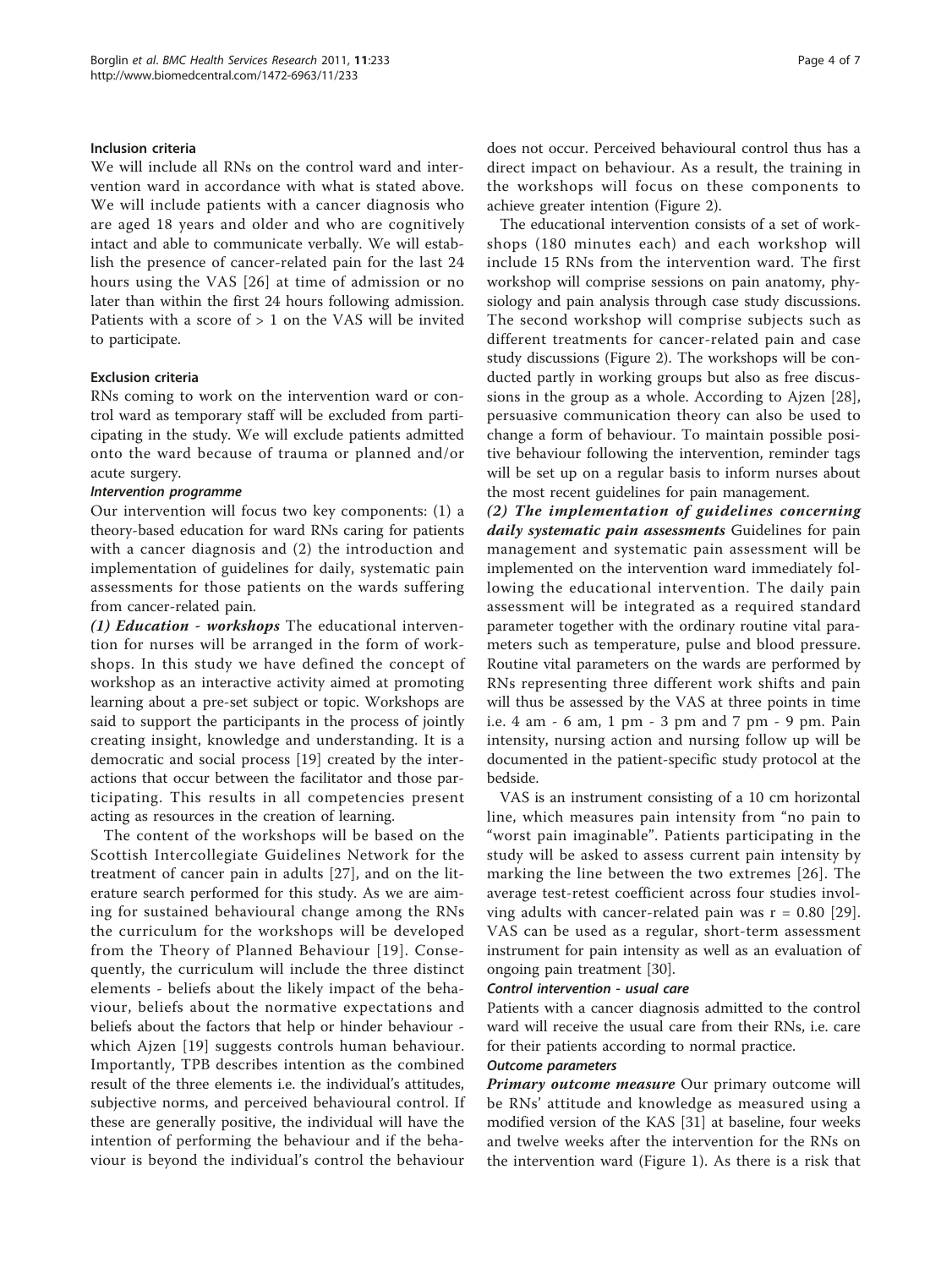<span id="page-4-0"></span>

the RNs on the control ward may be inadvertently exposed to the interventions, i.e. assessing their patients' pain intensity and pain impact on daily life, the RNs on the control ward will also be assessed at baseline and at twelve weeks to check for exposure biases.

The original KAS consists of 40 items where items 1- 22 are false-true statements, items 23-36 are multiplechoice questions and items 37-40 consist of two case studies [\[31\]](#page-6-0). KAS has shown test-retest reliability (r > 0.80) [\[31\]](#page-6-0) and internal consistency [[32](#page-6-0)] range between 0.70 - 0.73 [[31,33](#page-6-0)]. KAS takes around 10-15 minutes to complete and the number of correct answers is divided by the number of items (38) to produce the percentage of the total score [[31\]](#page-6-0). We have removed two items as they were considered to be context-specific for the instrument's country of origin. The instrument has not

been used in Sweden previously, hence a back translation by an authorised translator from English to Swedish was made.

Secondary outcome measure We will measure pain intensity and pain impact on daily life among the patients using the Brief Pain Inventory - Short Form [[34](#page-6-0)]. The patient assessments by BPI-SF on admission (or no later than 24 hrs after admission) to the wards (intervention ward and control ward) and on discharge from the wards will follow directly after the educational intervention for the RNs on the intervention ward and control ward (Figure [1\)](#page-2-0). The BPI-SF will be undertaken by the RNs admitting, discharging and/or responsible for the patient. Our rationale for including assessments of the patients on the control ward is our wish to rule out competing explanations for results obtained [[23\]](#page-6-0), i.e.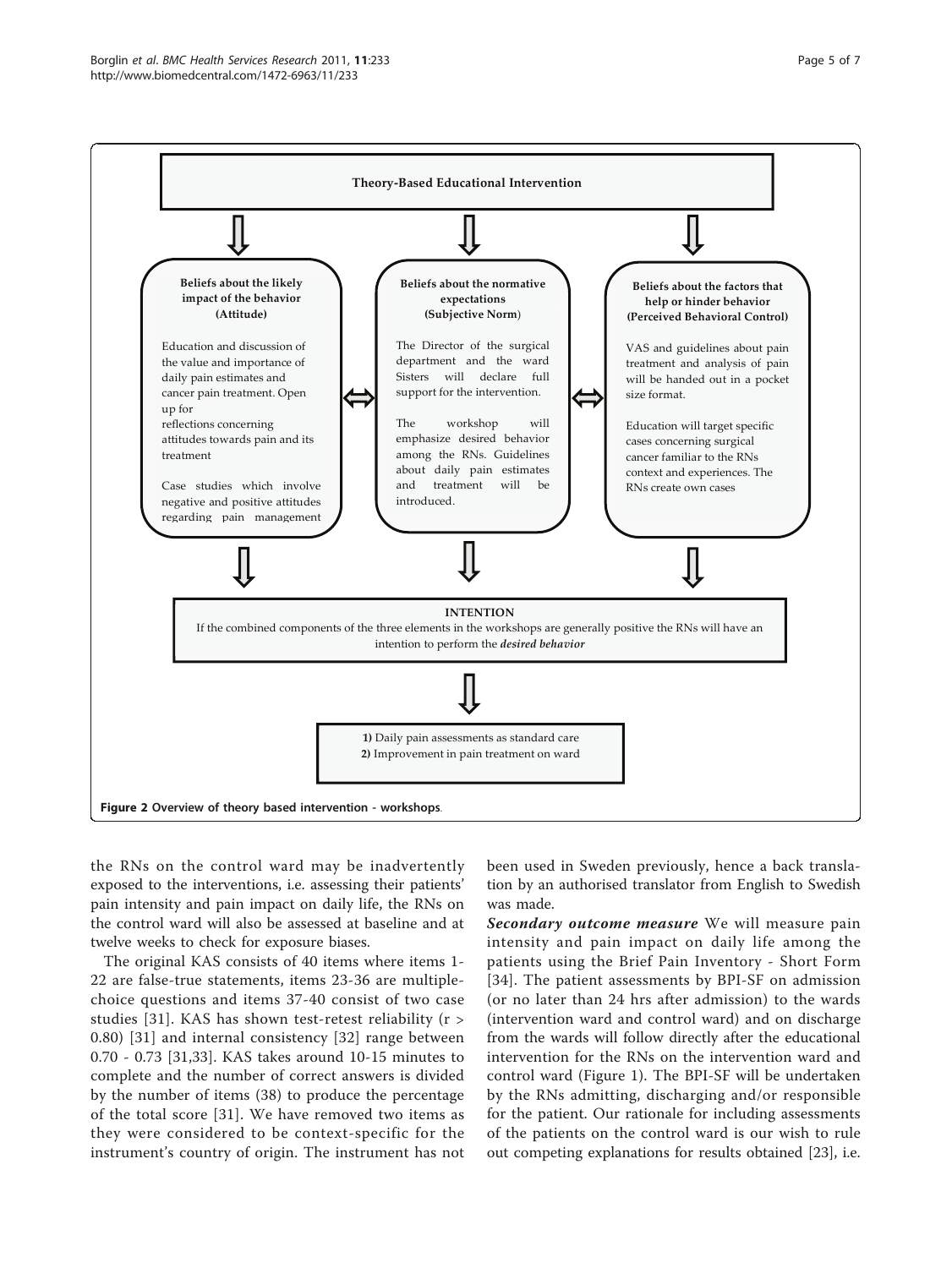<span id="page-5-0"></span>a positive change in the patients' pain perception on the intervention ward. Hence, both groups will be compared in terms of secondary outcome, demography and diagnosis.

BPI-SF is a pain assessment instrument developed for cancer patients [\[34](#page-6-0)]. It is widely used and demonstrates sound psychometric properties [\[2,4](#page-6-0),[35](#page-6-0)-[42\]](#page-6-0). The Swedish version has been linguistically validated but has not yet been psychometrically validated [[43](#page-6-0)]. The instrument consists of nine items, as well as a figure depicting a human body where the patient marks the location and type of pain. BPI-SF includes items relating to the current degree of pain, pain during the last 24 hours and pain on average, as well as items related to the effect of pain treatment, walking ability, mood, work, relationships and whether sleep is affected by pain [\[34](#page-6-0)].

# Statistical analysis

Comparability between intervention and control groups will be assessed at baseline and at end of study to check for differences between participants, i.e. RNs and patients. Outcomes (KAS and BPI-SF) together with variables such as demographics, diagnosis, age, RN's length of experience and education, both at baseline and at end of study, will be compared between the intervention and control groups using both univariate and multivariate techniques [[44](#page-6-0)]. Data will be analysed in accordance with the intention-to-treat principle. All participants with valid data regardless of whether they remained in the setting at baseline, drop-outs and losses to follow-up will be described.

#### Ethical issues

We will conduct the study in compliance with the established ethical guidelines of the Declaration of Helsinki [[45](#page-6-0)]. Under the Swedish Ethical Review Act (2003:460) [[46\]](#page-6-0) this study does not need ethical clearance by a Regional Ethical Review Board, although we have nevertheless sought and received ethical guidance and advisory opinions from the Ethical Advisory Board in South-East Sweden (ref. 61-2011). All participants will receive verbal and written information about the study and will be informed of their right to withdraw at any time. To ensure compliance with the Data Protection Act [[47\]](#page-6-0), data will be stored securely and anonymised and only the research team will have access to the data. No published material will contain patient-identifiable information.

#### Obtaining informed consent from participants

Patients who meet the inclusion criteria on both participating surgical wards will be invited to take part in the study by the admitting RN or by the RN in charge of the patient. Both written and verbal information about the study and its protocol will be provided. All RNs on

both wards will be informed verbally and in writing about the study before participating.

# Risk and anticipated benefits for participants

This project will train RNs in the field of cancer-related pain and establish routines for pain assessment, which is good. Allowing the nurses to update their knowledge in cancer-related pain management may prove beneficial to other groups of patients experiencing pain. The findings of this study will be used to update present guidelines concerning cancer-related pain management. At present, no known risk can be envisaged concerning the patients' physical and/or mental health.

#### Forecast completion date

This study is due to be completed end of December 2011.

# **Discussion**

Nursing care is nowadays acknowledged as an increasingly complicated activity and "nursing complexity is such that it can be seen as the quintessential 'complex intervention" [\[48\]](#page-6-0). To be able to change and improve clinical practice thus demands multiple points of attack to meet complex challenges. Consequently, this paper presents a quasi-experimental study design that aims to i) endorse and assist behavioural change among nurses with regard to cancer-related pain and pain management and ii) change routine practice by implementing daily pain assessments. We expect the theory-based intervention to improve patient care as well as the quality of life for this group of patients but we also envisage that evidence-based guidelines targeting this patient group and their pain will be implemented more widely.

#### List of abbreviations used

EPIC: European Pain in Cancer; KAS: Knowledge and Attitudes Survey Regarding Pain; RCT: Randomised Controlled Trial; RN: Registered Nurse; TPB: Theory of Planned Behaviour; VAS: Visual Analogue Scale.

#### Acknowledgements and funding

This project is funded by the Blekinge Institute of Research (Blekinge Forsknings Råd - BFR) as well as by the School of Health Science, Blekinge Institute of Technology, Karlskrona, Sweden. We would like to thank Patrick O'Malley for his help with language revision.

#### Authors' contributions

MG, GB and HK conceived and designed the study and obtained funding. GB and MG drafted the manuscript and HK contributed to editing the final manuscript. All authors read and approved the final manuscript.

#### Competing interests

The authors declare that they have no competing interests.

Received: 17 March 2011 Accepted: 23 September 2011 Published: 23 September 2011

#### References

1. van den Beuken-van Everdingen MHJ, de Rijke JM, Kessels AG, Schouten HC, van Kleef M, Patijn J: [Prevalence of pain in patients with](http://www.ncbi.nlm.nih.gov/pubmed/17355955?dopt=Abstract)